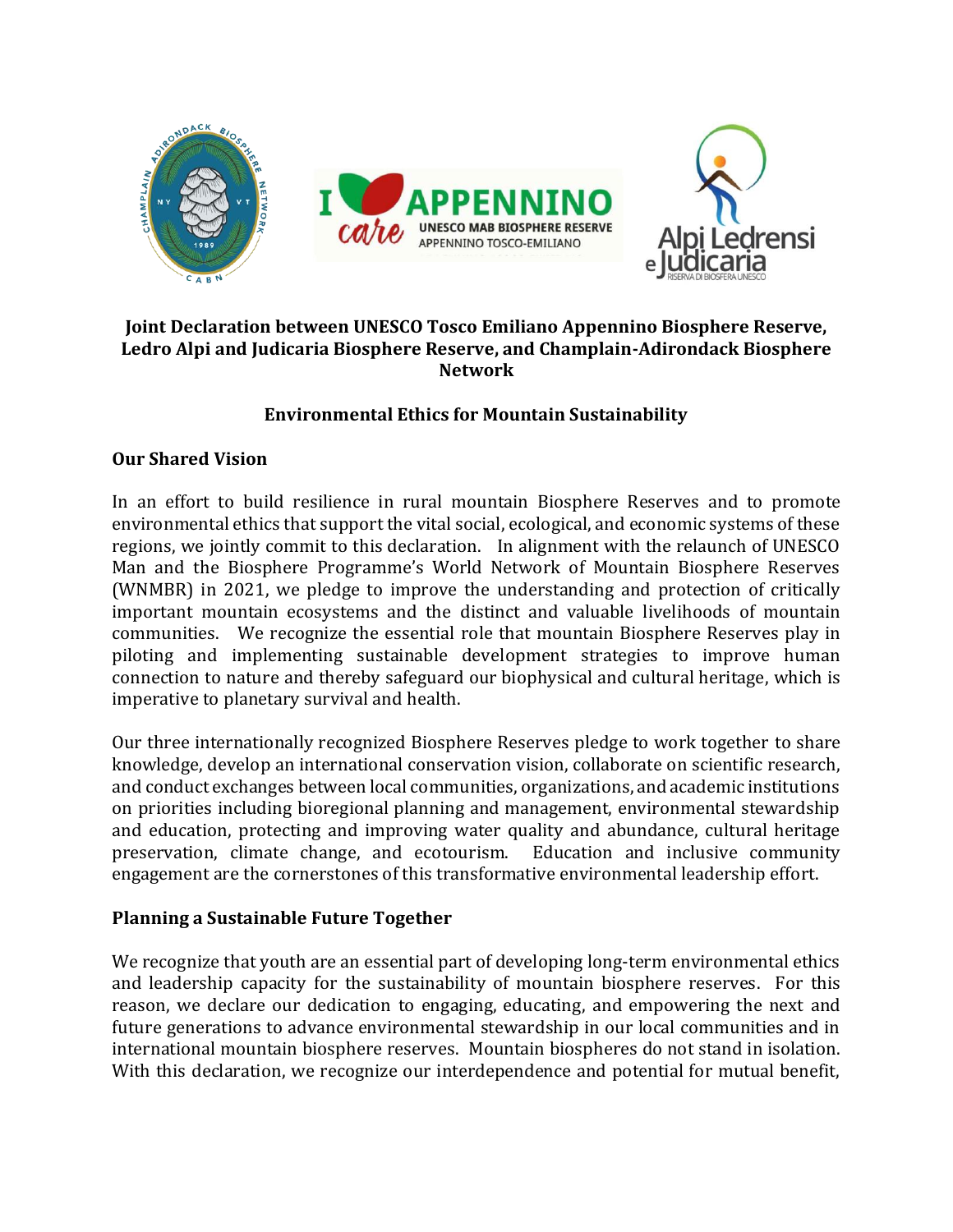partnership, and synergy in the face of the challenges posed by anthropogenic climate change.

# **Aligned with Our Global Biosphere Reserve Neighbors**

Our joint declaration of Environmental Ethics for Mountain Sustainability supports UNESCO's strategic goals to:

- Conserve biodiversity, restore and enhance ecosystem services and foster sustainable uses of natural resources;
- Contribute to building sustainable healthy and equitable societies, economies and thriving human settlements;
- Facilitate sustainability science and education for sustainable development; and,
- Support mitigation and adaptation to climate change and other aspects of global environmental change.

# **Biosphere Reserve Profiles**

# **Appennino Tosco-Emiliano Biosphere Reserve (Italy)**

Located in the Northern Apennine Mountains, the Parco Nazionale Appennino Tosco-Emiliano (National Park of the Tuscan-Emilian Apennines) was established in 2001 and spans four diverse provinces: Parma, Reggio Emilia, Massa-Carrara, and Lucca. Encompassing 22,792 hectares, the park is centrally located between the regions of Tuscany and Emilia-Romagna and has a diversity of cultural traditions, natural resources, and native species. The national park forms the core of the much larger (498,613 ha) Appennino Tosco-Emiliano Biosphere Reserve, first designated in 2015 and expanded greatly in September, 2021. The biosphere reserve has two distinct climates that allow for a highly biodiverse landscape. The northern area has a cool, continental climate while the south has a warmer, Mediterranean climate. Flora in the biosphere reserve includes rhododendrons, crowberries, dense beech and conifer woods and fauna includes golden eagles, wolves, roe deer and wild boar. Known for year-round outdoor recreational activities including trekking, climbing, cross-country skiing as well as rich historical and culinary offerings including, Prosciutto di Parma and Parmigiano-Reggiano cheese, the biosphere reserve attracts domestic and international tourists. Tourists have access to ten visitor centers that provide interpretive information and resources for area activities and attractions. Although tourism is an important aspect of the reserve's operations, it is not a principal economic activity and has potential for further development. Currently, agriculture serves as the main economic activity of the biosphere reserve but recreational activities and tourism offer significant economic resources for the permanent population of 102,000 inhabitants.

# **Ledro Alpi and Judicaria Biosphere Reserve (Italy)**

The Ledro Alps and Judicaria Biosphere Reserve received the UNESCO Biosphere Reserve designation in 2015 and is in the Trento region of northern Italy between two popular tourist